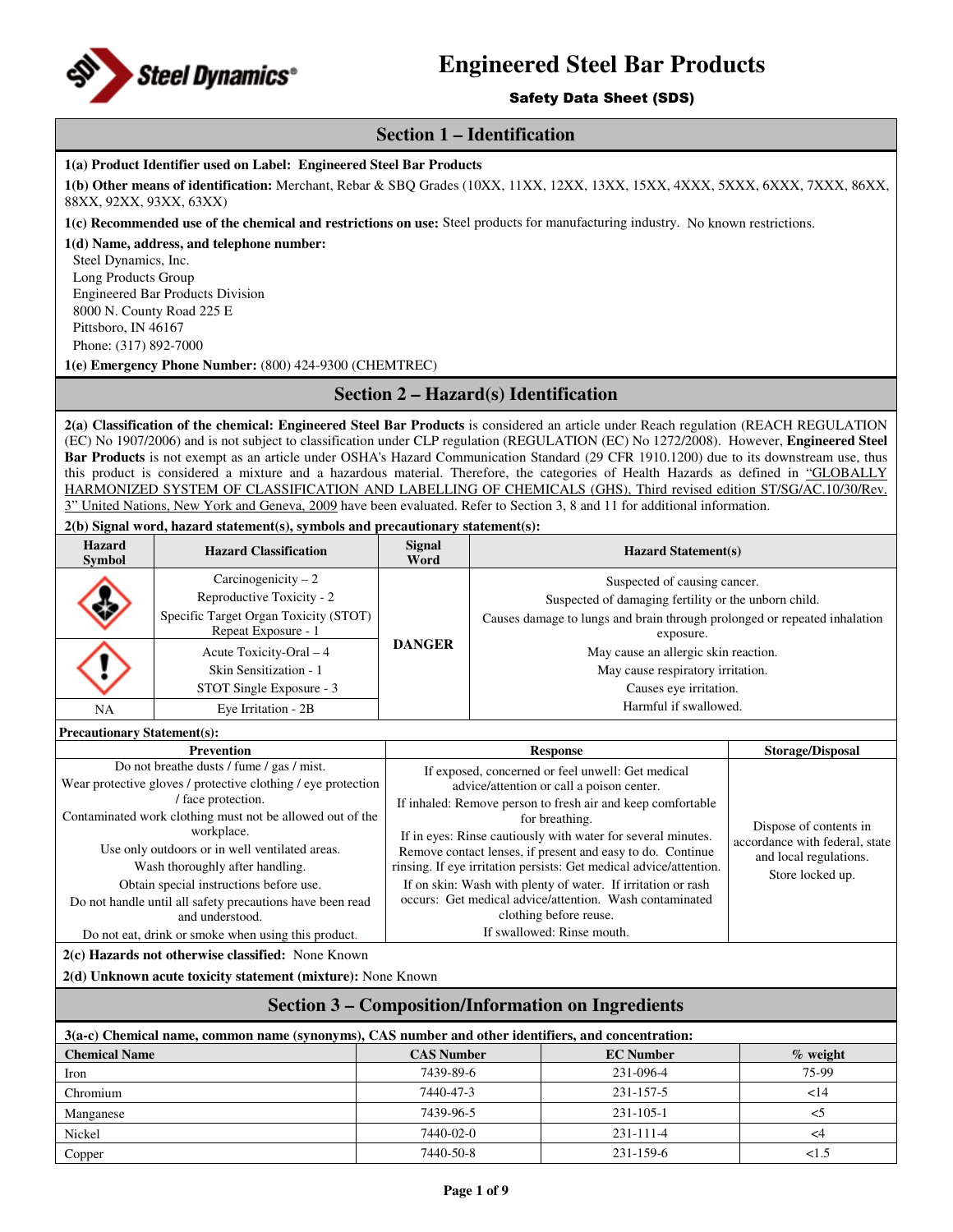

| <b>Safety Data Sheet (SDS)</b> |  |  |
|--------------------------------|--|--|
|                                |  |  |

**Revision: 05/24/2019** 

Carbon 7440-44-0 231-153-3 <1.2

**EC** - European Community

**CAS** - Chemical Abstract Service

# **Section 3 – Composition/Information on Ingredients (continued)**

## **3(a-c) Chemical name, common name (synonyms), CAS number and other identifiers, and concentration (continued):**

• Commercial steel products contain small amounts of various constituents in addition to those listed. These small quantities are frequently referred to as "trace" or "residual" constituents that generally originate in the raw materials used. Steel products may contain the following trace or residual constituents including typical percentages for the elements identified: lead, arsenic and cadmium at levels under 0.1%.

# **Section 4 – First-aid Measures**

## **4(a) Description of necessary measures:**

- **Inhalation: Engineered Steel Bar Products** as sold/shipped is not a likely form of exposure. However, during further processing (welding, grinding, burning, etc.), if inhaled: Remove person to fresh air and keep comfortable for breathing. If exposed, concerned or feel unwell: Get medical advice/attention.
- **Eye Contact: Engineered Steel Bar Products** as sold/shipped is not a likely form of exposure. However, during further processing (welding, grinding, burning, etc.), if in eyes: Rinse cautiously with water for several minutes. Remove contact lenses, if present and easy to do. Continue Rinsing. If eye irritation persists: Get medical advice attention. If exposed, concerned or feel unwell: Get medical advice/attention.
- **Skin Contact:** If on skin: Wash thoroughly after handling. Wash with plenty of water. If irritation or rash occurs: Get medical advice/attention. Take off and wash contaminated clothing before reuse. If exposed, concerned or feel unwell: Get medical advice/attention.
- **Ingestion: Engineered Steel Bar Products** as sold/shipped is not a likely form of exposure. However, during further processing (welding, grinding, burning, etc.), if exposed, concerned or feel unwell: Get medical advice/attention.

## **4(b) Most important symptoms/effects, acute and delayed (chronic):**

- **Inhalation: Engineered Steel Bar Products** as sold/shipped is not likely to present an acute or chronic health effect.
- **Eye: Engineered Steel Bar Products** as sold/shipped is not likely to present an acute or chronic health effect.
- **Skin: Engineered Steel Bar Products** as sold/shipped is not likely to present an acute or chronic health effect.
- **Ingestion: Engineered Steel Bar Products** as sold/shipped is not likely to present an acute or chronic health effect.

However, during further processing (welding, grinding, burning, etc.), individual components may illicit an acute or chronic health effect. Refer to Section 11-Toxicological Information.

## **4(c) Immediate Medical Attention and Special Treatment:** None Known

# **Section 5 – Fire-fighting Measures**

**5(a) Suitable (and unsuitable) Extinguishing Media:** Not Applicable for **Engineered Steel Bar Products** as sold/shipped. Use extinguishers appropriate for surrounding materials.

**5(b) Specific Hazards arising from the chemical:** Not Applicable for **Engineered Steel Bar Products** as sold/shipped. When burned, toxic smoke, fume and vapor may be emitted.

**5(c) Special protective equipment and precautions for fire-fighters:** Self-contained NIOSH approved respiratory protection and full protective clothing should be worn when fumes and/or smoke from fire are present. Heat and flames cause emittance of acrid smoke and fumes. Do not release runoff from fire control methods to sewers or waterways. Firefighters should wear full face-piece self-contained breathing apparatus and chemical protective clothing with thermal protection. Direct water stream will scatter and spread flames and, therefore, should not be used.

# **Section 6 - Accidental Release Measures**

**6(a) Personal Precautions, Protective Equipment and Emergency Procedures:** Not Applicable for **Engineered Steel Bar Products** as sold/shipped. For spills involving finely divided particles, clean-up personnel should be protected against contact with eyes and skin. If material is in a dry state, avoid inhalation of dust.

**6(b) Methods and materials for containment and clean up:** Not Applicable for **Engineered Steel Bar Products** as sold/shipped. Collect material in appropriate, labeled containers for recovery or disposal in accordance with federal, state, and local regulations. Follow applicable OSHA regulations (29 CFR 1910.120) and all other pertinent state and federal requirements.

# **Section 7 - Handling and Storage**

**7(a) Precautions for safe handling:** Not Applicable for **Engineered Steel Bar Products** as sold/shipped, however further processing (welding, burning, grinding, etc.) with the potential for generating high concentrations of airborne particulates should be evaluated and controlled as necessary. Obtain special instructions before use. Do not handle until all safety precautions have been read and understood. Use only outdoors or in well ventilated areas. Practice good housekeeping. Avoid breathing metal fumes and/or dust. Do not eat, drink or smoke when using this product. Cut resistant gloves and sleeves should be worn when working with steel products.

**7(b) Conditions for safe storage, including any incompatibilities:** Store away from acids and incompatible materials.

# **Section 8 - Exposure Controls / Personal Protection**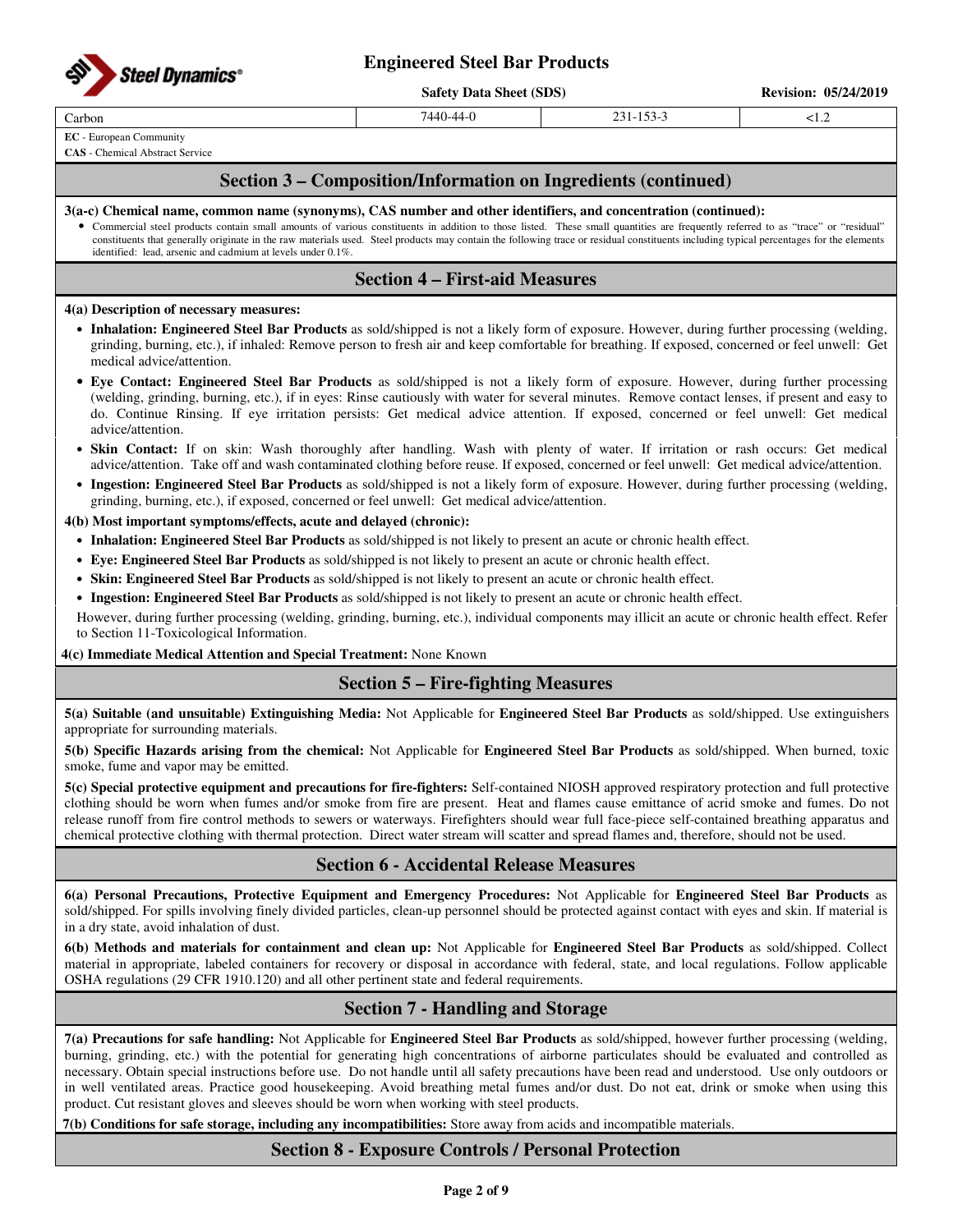

## **Safety Data Sheet (SDS)** Revision: 05/24/2019

**8(a) Occupational Exposure Limits (OELs): Engineered Steel Bar Products** as sold/shipped in its physical form does not present an inhalation, ingestion or contact hazard, nor would any of the following exposure data apply. However, operations such as burning, welding (high temperature), sawing, brazing, machining, grinding, etc. may produce fumes and/or particulates. The following exposure limits are offered as reference for an experienced industrial hygienist to review.

|                    | reference for an experienced muastrial hygiemst to review.                                   |                                                                                                      |                                                                   |                                             |
|--------------------|----------------------------------------------------------------------------------------------|------------------------------------------------------------------------------------------------------|-------------------------------------------------------------------|---------------------------------------------|
| <b>Ingredients</b> | OSHA PEL $1$                                                                                 | ACGIH TLV <sup>2</sup>                                                                               | NIOSH REL $3$                                                     | IDLH $4$                                    |
| Iron               | $10 \text{ mg/m}^3$ (as iron oxide fume)                                                     | $5.0 \text{ mg/m}^3$ (as iron oxide dust and fume)                                                   | $5.0 \text{ mg/m}^3$ (as iron oxide dust<br>and fume)             | 2,500 mg Fe/m <sup>3</sup>                  |
| Chromium           | $0.5 \text{ mg/m}^3$ (as Cr II & III, inorganic<br>compounds)                                | $0.5 \text{ mg/m}^3$ (as Cr III, inorganic<br>compounds)                                             | $0.5$ mg/m <sup>3</sup> (as Cr II & III,<br>inorganic compounds)  | 250 mg/m <sup>3</sup> (as Cr II &<br>metal) |
|                    | $1.0 \text{ mg/m}^3$ (as Cr, metal)                                                          | $0.5 \text{ mg/m}^3$ (as Cr, metal)                                                                  | $0.5 \text{ mg/m}^3$ (as Cr, metal)                               | $25 \text{ mg/m}^3$ (as Cr III)             |
|                    | $0.005$ mg/m <sup>3</sup> (as Cr VI, inorganic<br>compounds & certain water insoluble)       | $0.05$ mg/m <sup>3</sup> (as Cr VI, inorganic<br>compounds)                                          | $0.001$ mg/m <sup>3</sup> (as Cr VI,<br>inorganic compounds &     | $15 \text{ mg/m}^3$ (as Cr VI)              |
|                    | "AL" $0.0025$ mg/m <sup>3</sup> (as Cr VI, inorganic<br>compounds & certain water insoluble) | $0.01$ mg/m <sup>3</sup> (as Cr VI, inorganic<br>compounds & certain water insoluble)                | certain water insoluble)                                          |                                             |
| Manganese          | $(C)$ 5.0 mg/m <sup>3</sup> (as Fume & Mn                                                    | $0.2 \text{ mg/m}^3$                                                                                 | $(C) 5.0$ mg/m <sup>3</sup>                                       | 500 mg $Mn/m3$                              |
|                    | compounds)                                                                                   |                                                                                                      | $1.0 \text{ mg/m}^3$ (as fume)                                    |                                             |
|                    |                                                                                              |                                                                                                      | $(STEL)$ 3.0 mg/m <sup>3</sup>                                    |                                             |
| Nickel             | $1.0 \text{ mg/m}^3$ (as Ni metal & insoluble<br>compounds)                                  | $1.5 \text{ mg/m}^3$ (as inhalable fraction <sup>5</sup> Ni<br>metal)                                | $0.015$ mg/m <sup>3</sup> (as Ni metal &<br>insoluble and soluble | $10 \text{ mg/m}^3$ (as Ni)                 |
|                    |                                                                                              | $0.2 \text{ mg/m}^3$ (as inhalable fraction Ni<br>inorganic only insoluble and soluble<br>compounds) | compounds)                                                        |                                             |
| Copper             | $0.1 \text{ mg/m}^3$ (as fume, Cu)                                                           | $0.2 \text{ mg/m}^3$ (as fume)                                                                       | $1.0 \text{ mg/m}^3$ (as dusts & mists)                           | 100 mg $Cu/m3$                              |
|                    | $1.0 \text{ mg/m}^3$ (as dusts & mists, Cu)                                                  | $1.0 \text{ mg/m}^3$ (as dusts & mists, Cu)                                                          |                                                                   |                                             |
| Carbon             | 15 mg/m <sup>3</sup> (as total dust, $PNOR6$ )                                               | $10 \text{ mg/m}^3$ (as inhalable fraction, PNOS <sup>7</sup> )                                      | NE                                                                | NE                                          |
|                    | 5.0 mg/m <sup>3</sup> (as respirable fraction, PNOR)                                         | 3.0 mg/m <sup>3</sup> (as respirable fraction, $8$ )<br>PNOS)                                        |                                                                   |                                             |

**NE -** None Established

1. OSHA Permissible Exposure Limits (PELs) are 8-hour TWA (time-weighted average) concentrations unless otherwise noted. A (C) designation denotes a ceiling limit, which should not be exceeded during any part of the working exposure unless otherwise noted. A Peak is defined as the acceptable maximum peak for a maximum duration above the ceiling concentration for an eight-hour shift. A skin notation refers to the potential significant contribution to the overall exposure by the cutaneous route, either by contact with vapors or, of probable greater significance, by direct skin contact with the substance. A Short Term Exposure Limit (STEL) is defined as a 15-minute exposure, which should not be exceeded at any time during a workday. An Action level (AL) is used by OSHA and NIOSH to express a health or physical hazard. They indicate the level of a harmful or toxic substance/activity, which requires medical surveillance, increased industrial hygiene monitoring, or biological monitoring. Action Levels are generally set at one half of the PEL but the actual level may vary from standard to standard. The intent is to identify a level at which the vast majority of randomly sampled exposures will be below the PEL.

- 2. Threshold Limit Values (TLV) established by the American Conference of Governmental Industrial Hygienists (ACGIH) are 8-hour TWA concentrations unless otherwise noted. A Short Term Exposure Limit (STEL) is defined as the maximum concentration to which workers can be exposed for a short period of time (15 minutes) for only four times throughout the day with at least one hour between exposures. A "skin" notation refers to the potential significant contribution to the overall exposure by the cutaneous route, either by contact with vapors or, of probable greater significance, by direct skin contact with the substance. ACGIH-TLVs are only recommended guidelines based upon consensus agreement of the membership of the ACGIH. As such, the ACGIH TLVs are for guideline use purposes and are not legal regulatory standards for compliance purposes. The TLVs are designed for use by individuals trained in the discipline of industrial hygiene relative to the evaluation of exposure to various chemical or biological substances and physical agents that may be found in the workplace.
- 3. The National Institute for Occupational Safety and Health Recommended Exposure Limits (NIOSH-REL) Compendium of Policy and Statements. NIOSH, Cincinnati, OH (1992). NIOSH is the federal agency designated to conduct research relative to occupational safety and health. As is the case with ACGIH TLVs, NIOSH RELs are for guideline purposes only and as such are not legal, regulatory limits for compliance purposes.

4. The "immediately dangerous to life or health air concentration values (IDLHs)" are used by NIOSH as part of the respirator selection criteria and were first developed in the mid-1970's by NIOSH. The Documentation for Immediately Dangerous to Life or Health Concentrations (IDLHs) is a compilation of the rationale and sources of information used by NIOSH during the original determination of 387 IDLHs and their subsequent review and revision in 1994.

5. Inhalable fraction. The concentration of inhalable particulate for the application of this TLV is to be determined from the fraction passing a size-selector with the characteristics defined in the ACGIH 2015 TLVs ® and BEIs ® (Biological Exposure Indices) Appendix D, paragraph A.

6. PNOR (Particulates Not Otherwise Regulated). All inert or nuisance dusts, whether mineral, inorganic, or organic, not listed specifically by substance name are covered by a limit which is the same as the inert or nuisance dust limit of 15 mg/m<sup>3</sup> for total dust and 5 mg/m<sup>3</sup> for the respirable fraction.

- 7. PNOS (Particulates Not Otherwise Specified). Particulates identified under the PNOS heading are "nuisance dusts" containing no asbestos and <1% crystalline silica.
- 8. Respirable fraction. The concentration of respirable dust for the application of this limit is to be determined from the fraction passing a size-selector with the characteristics defined in ACGIH 2013 TLVs ® and BEIs ® Appendix D, paragraph C.

**8(b) Appropriate Engineering Controls:** Use controls as appropriate to minimize exposure to metal fumes and dusts during handling operations. Provide general or local exhaust ventilation systems to minimize airborne concentrations. Local exhaust is necessary for use in enclosed or confined spaces. Provide sufficient general/local exhaust ventilation in pattern/volume to control inhalation exposures below current exposure limits.

## **8(c) Individual Protection Measures:**

•

• **Respiratory Protection:** Seek professional advice prior to respirator selection and use. Follow OSHA respirator regulations (29 CFR 1910.134) and, if necessary, use only a NIOSH-approved respirator. Select respirator based on its suitability to provide adequate worker protection for given working conditions, level of airborne contamination, and presence of sufficient oxygen. Concentration in air of the various contaminants determines the extent of respiratory protection needed. Half-face, negative-pressure, air-purifying respirator equipped with P100 filter is acceptable for concentrations up to 10 times the exposure limit. Full-face, negative-pressure, air-purifying respirator equipped with P100 filter is acceptable for concentrations up to 50 times the exposure limit. Protection by air-purifying negativepressure and powered air respirators is limited. Use a positive-pressure-demand, full-face, supplied air respirator or self-contained …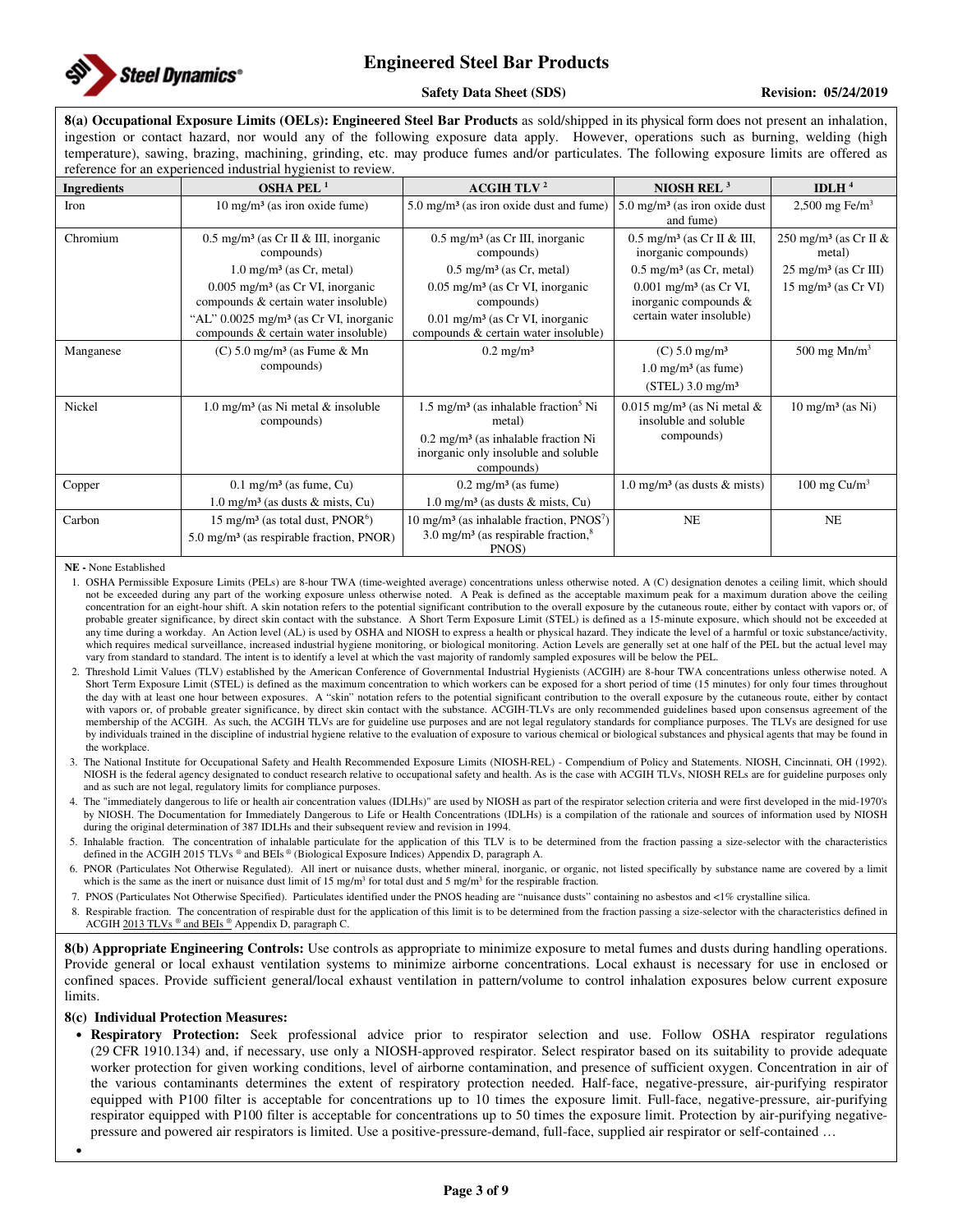

**Safety Data Sheet (SDS)** Revision: 05/24/2019

# **Section 8 - Exposure Controls / Personal Protection (continued)**

## **8(c) Individual Protection Measures (continued):**

• **Respiratory Protection (continued):** … breathing apparatus (SCBA) for concentrations above 50 times the exposure limit. If exposure is above the IDLH (Immediately dangerous to life or health) for any of the constituents, or there is a possibility of an uncontrolled release or exposure levels are unknown, then use a positive-pressure demand full-face supplied air respirator with escape bottle or SCBA

**Warning!** Air-purifying respirators both negative-pressure, and powered-air do not protect workers in oxygen-deficient atmospheres.

- **Eyes**: Wear appropriate eye protection to prevent eye contact. For operations which result in elevating the temperature of the product to or above its melting point or result in the generation of airborne particulates, use safety glasses to prevent eye contact. Contact lenses should not be worn where industrial exposures to this material are likely. Use safety glasses or goggles as required for welding, burning, sawing, brazing, grinding or machining operations.
- **Skin**: Wear appropriate personal protective clothing to prevent skin contact. Cut resistant gloves and sleeves should be worn when working with steel products. For operations which result in elevating the temperature of the product to or above its melting point or result in the generation of airborne particulates, use protective clothing, and gloves to prevent skin contact. Protective gloves should be worn as required for welding, burning or handling operations. Contaminated work clothing must not be allowed out of the workplace.
- **Other protective equipment**: An eyewash fountain and deluge shower should be readily available in the work area.

| <b>Section 9 - Physical and Chemical Properties</b>                  |                                                       |  |  |  |
|----------------------------------------------------------------------|-------------------------------------------------------|--|--|--|
| 9(a) Appearance (physical state, color, etc.): Solid, metallic gray  | 9(j) Upper/lower Flammability or Explosive Limits: NA |  |  |  |
| 9(b) Odor: Odorless                                                  | 9(k) Vapor Pressure: NA                               |  |  |  |
| 9(c) Odor Threshold: NA                                              | 9(1) Vapor Density (Air = 1): NA                      |  |  |  |
| $9(d)$ pH: NA                                                        | 9(m) Relative Density: 7.9                            |  |  |  |
| 9(e) Melting Point/Freezing Point: ~2650-2750 °F (~454-1510 °C) / NA | $9(n)$ Solubility(ies): Insoluble in water            |  |  |  |
| 9(f) Initial Boiling Point and Boiling Range: ND                     | 9(o) Partition Coefficient n-octanol/water: ND        |  |  |  |
| $9(g)$ Flash Point: NA                                               | $9(p)$ Auto-ignition Temperature: NA                  |  |  |  |
| 9(h) Evaporation Rate: NA                                            | $9(q)$ Decomposition Temperature: ND                  |  |  |  |
| 9(i) Flammability (solid, gas): Non-flammable, non-combustible       | 9(r) Viscosity: NA                                    |  |  |  |

**NA -** Not Applicable

**ND -** Not Determined for product as a whole

# **Section 10 - Stability and Reactivity**

**10(a) Reactivity:** Not Determined (ND) for product in a solid form. Do not use water on molten metal.

**10(b) Chemical Stability:** Steel products are stable under normal storage and handling conditions.

**10(c) Possibility of hazardous reaction:** None Known

**10(d) Conditions to Avoid:** Storage with strong acids or calcium hypochlorite

**10(e) Incompatible Materials:** Will react with strong acids to form hydrogen. Iron oxide dusts in contact with calcium hypochlorite evolve oxygen and may cause an explosion.

**10(f) Hazardous Decomposition Products:** Thermal oxidative decomposition of steel products can produce fumes containing oxides of iron and manganese as well as other alloying elements.

# **Section 11 - Toxicological Information**

**11 Information on toxicological effects:** The following toxicity data has been determined for **Engineered Steel Bar Products** when further processed using the information available for its components applied to the guidance on the preparation of an SDS under the GHS requirements of OSHA and the EU CPL.

| <b>Hazard Classification</b>                                         | <b>Hazard Category</b> |                | <b>Hazard</b>               | <b>Signal Word</b> | <b>Hazard Statement</b>              |  |
|----------------------------------------------------------------------|------------------------|----------------|-----------------------------|--------------------|--------------------------------------|--|
|                                                                      | <b>EU</b>              | <b>OSHA</b>    | <b>Symbols</b>              |                    |                                      |  |
| <b>Acute Toxicity - Oral (covers Categories)</b><br>$1, 2, 3$ and 4) | $NR*$                  | $4^a$          |                             | <b>Warning</b>     | Harmful if swallowed.                |  |
| <b>Eve Damage/Irritation (covers)</b><br>Categories 1, 2A and 2B)    | $NR*$                  | $2B^c$         | N <sub>o</sub><br>Pictogram | Warning            | Causes eye irritation.               |  |
| <b>Skin/Dermal Sensitization (covers)</b><br>Category 1)             | $NR*$                  | 1 d            |                             | <b>Warning</b>     | May cause an allergic skin reaction. |  |
| <b>Carcinogenicity</b> (covers Categories 1A,<br>$1B$ and $2)$       | $NR*$                  | 2 <sup>g</sup> | GJ                          | Warning            | Suspected of causing cancer.         |  |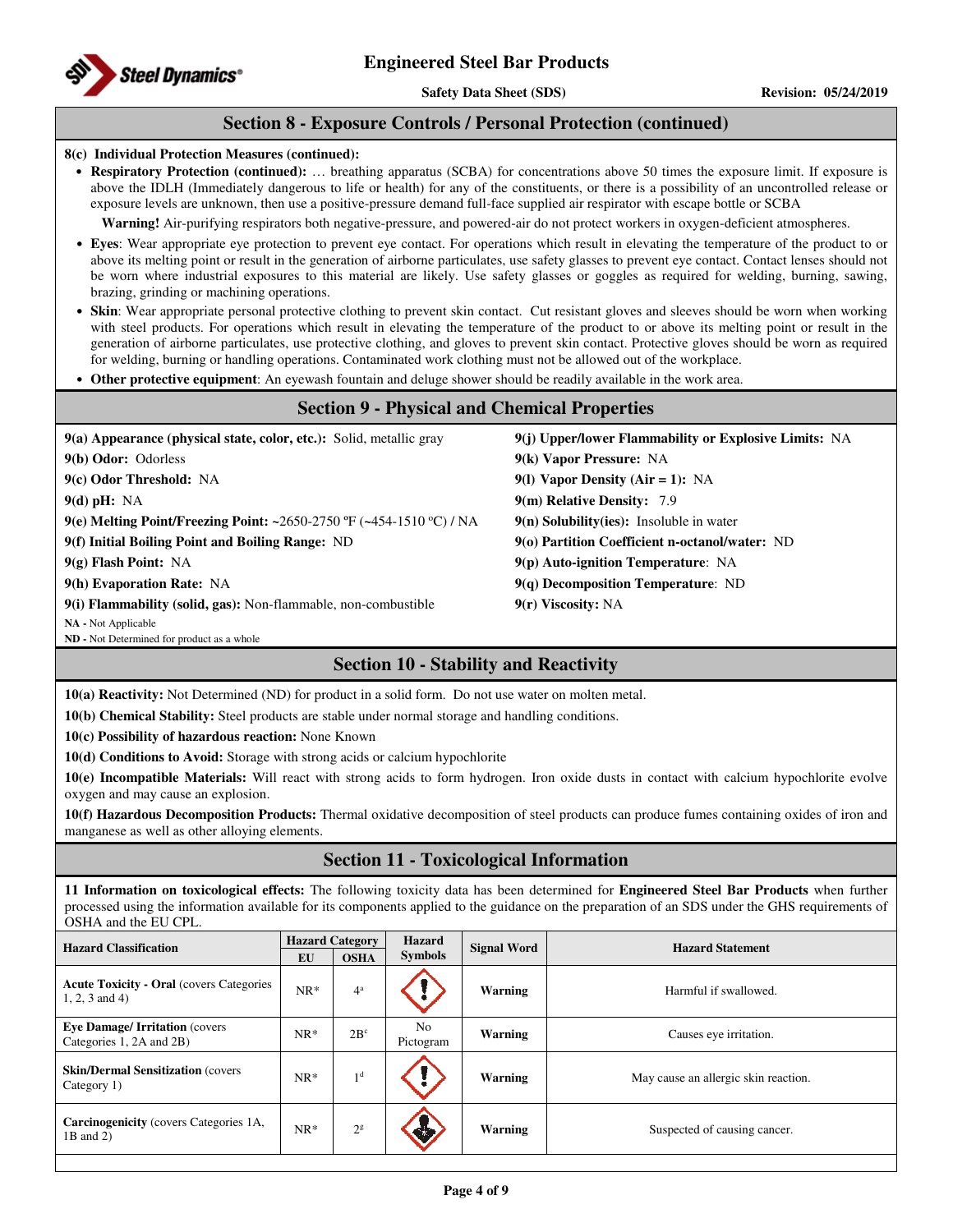

**Safety Data Sheet (SDS)** Revision: 05/24/2019

# **Section 11 - Toxicological Information (continued)**

| 11 Information on toxicological effects (continued):                                                         |                        |                |                |                    |                                                                                        |  |
|--------------------------------------------------------------------------------------------------------------|------------------------|----------------|----------------|--------------------|----------------------------------------------------------------------------------------|--|
| <b>Hazard Classification</b>                                                                                 | <b>Hazard Category</b> |                | <b>Hazard</b>  | <b>Signal Word</b> | <b>Hazard Statement</b>                                                                |  |
|                                                                                                              | EU                     | <b>OSHA</b>    | <b>Symbols</b> |                    |                                                                                        |  |
| <b>Toxic Reproduction</b> (covers Categories<br>1A, 1B and 2)                                                | $NR*$                  | 2 <sup>h</sup> |                | Warning            | Suspected of damaging fertility or the unborn child.                                   |  |
| <b>Specific Target Organ Toxicity (STOT)</b><br><b>Following Single Exposure (covers)</b><br>Categories 1-3) | $NR*$                  | 3 <sup>1</sup> |                | Warning            | May cause respiratory irritation.                                                      |  |
| <b>STOT following Repeated Exposure</b><br>(covers Categories 1 and 2)                                       | $NR*$                  |                |                | <b>Danger</b>      | Causes damage to lungs and brain through prolonged or repeated<br>inhalation exposure. |  |

\* Not Rated, Semi-formed steel products are considered articles under Reach regulation (REACH REGULATION (EC) No 1907/2006) and are not subject to classification under CLP regulation (REGULATION (EC) No 1272/2008).

a. No LC50 or LD50 has been established for **Engineered Steel Bar Products** as a mixture. The following data has been determined for the components:

• **Iron:**  $Rat LD<sub>50</sub> = 98.6 g/kg (REACH)$ Rat LD50 =1060 mg/kg (IUCLID) Rat LD50 =984 mg/kg (IUCLID) Rabbit LD50 =890 mg/kg (IUCLID) Guinea Pig LD50 =20 g/kg (TOXNET)

- **Carbon :**  $LD_{50} = \frac{10,000 \text{ mg/kg}}{10,000 \text{ mg/kg}}$
- **Copper:**  $\text{Rat} \text{LD}_{50} = 481 \text{ mg/kg}$  ( $\text{REACH}$ )
	- Rat LD50 > 2500 mg/kg (REACH)
- **Manganese:** Rat  $LD_{50} > 2000$  mg/kg (REACH) Rat LD50 > 9000 mg/kg (NLM Toxnet)
- **Nickel:** LD<sub>50</sub> >9000 mg/kg (Oral/Rat)
- b. No Skin (Dermal) Irritation data available for **Engineered Steel Bar Products** as a mixture or its individual components.
- c. No Eye Irritation data available for **Engineered Steel Bar Products** as a mixture. The following Eye Irritation information was found for the components:
	- **Iron:** Causes eye irritation.
	- **Nickel:** Slight eye irritation from particulate abrasion only.
- d. No Skin (Dermal) Sensitization data available for **Engineered Steel Bar Products** as a mixture. The following Skin (Dermal) Sensitization information was found for the components:
	- **Nickel:** May cause allergic skin sensitization.
- e. No Respiratory Sensitization data available for **Engineered Steel Bar Products** as a mixture or its components.
- f. No Germ Cell Mutagenicity data available for **Engineered Steel Bar Products** as a mixture. The following Mutagenicity and Genotoxicity information was found for the components:
	- **Iron:** IUCLID has found some positive and negative findings in vitro.
	- **Nickel:** EU RAR has found positive results in vitro and in vivo but insufficient data for classification.
- g. Carcinogenicity: IARC, NTP, and OSHA do not list **Engineered Steel Bar Products** as carcinogens. The following Carcinogenicity information was found for the components:
	- **Welding Fumes -** IARC Group 2B carcinogen, a mixture that is possibly carcinogenic to humans.
	- Nickel and certain nickel compounds Group 2B metallic nickel Group 1 nickel compounds ACGIH confirmed human carcinogen. Nickel -EURAR Insufficient evidence to conclude carcinogenic potential in animals or humans; suspect carcinogen classification Category 2 Suspected of causing cancer.
- h. No Toxic Reproduction data available for **Engineered Steel Bar Products** as a mixture. The following Toxic Reproductive information was found for the components:
	- **Nickel**: Effects on fertility.
- i. No Specific Target Organ Toxicity (STOT) following a Single Exposure data available for **Engineered Steel Bar Products** as a mixture. The following STOT following a Single Exposure data was found for the components:
	- **Iron**: Irritating to Respiratory tract.
- j. No Specific Target Organ Toxicity (STOT) following Repeated Exposure data was available for **Engineered Steel Bar Products** as a whole. The following STOT following Repeated Exposure data was found for the components:
	- Nickel: Rat 4 wk inhalation LOEL 4 mg/m<sup>3</sup> Lung and Lymph node histopathology. Rat 2 yr inhalation LOEL 0.1 mg/ m<sup>3</sup> Pigment in kidney, effects on hematopoiesis spleen and bone marrow and adrenal tumor. Rat 13 Week Inhalation LOAEC 1.0 mg/m<sup>3</sup> Lung weights, and Alveolar histopathology.
	- **Manganese**: Inhalation of metal fumes Degenerative changes in human Brain; Behavioral: Changes in motor activity and muscle weakness (Whitlock *et al.,* 1966).
	- **Copper:** Target organs affected **-** Skin, eyes liver, kidneys and respiratory tract.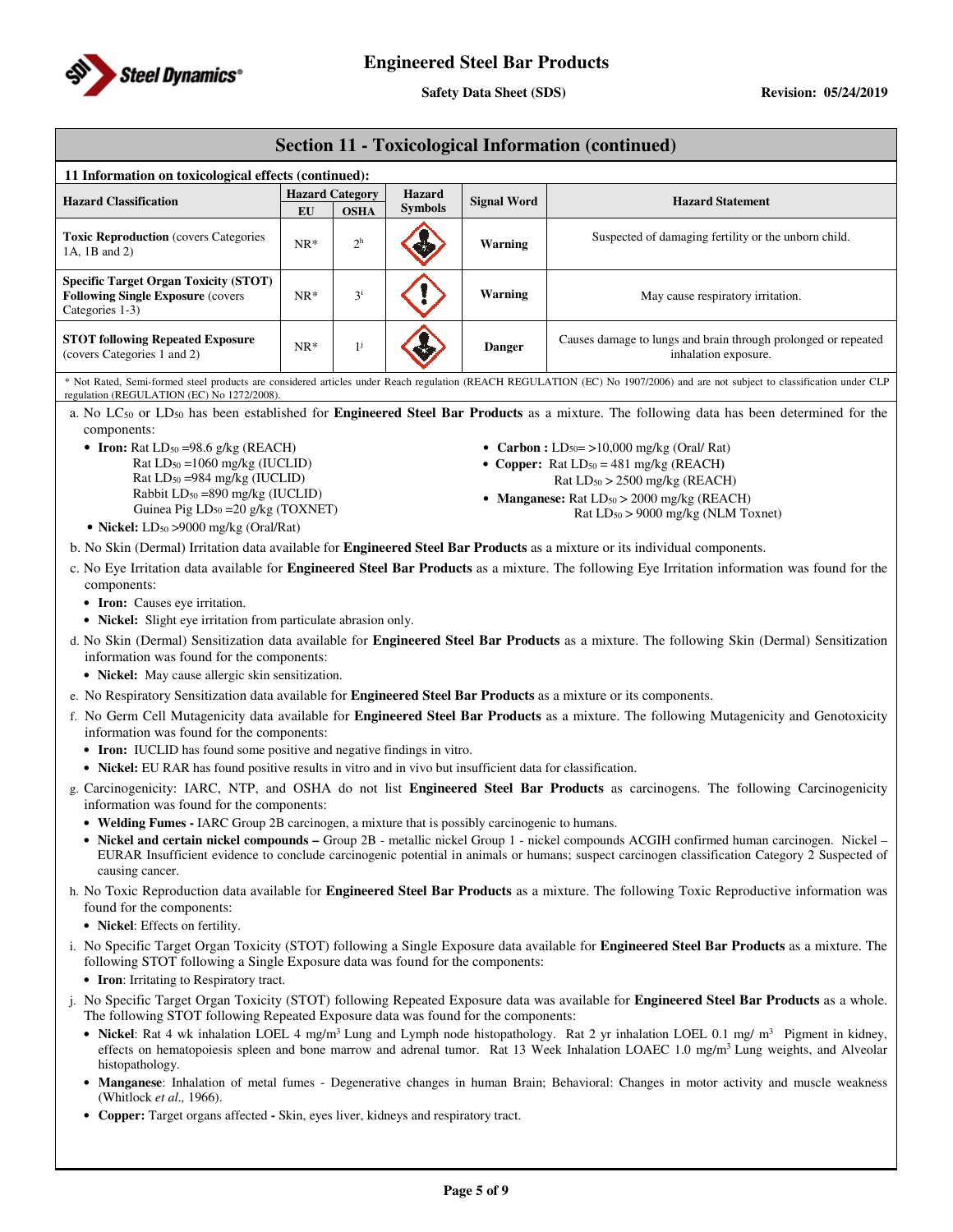

**Safety Data Sheet (SDS)** Revision: 05/24/2019

# **Section 11 - Toxicological Information (continued)**

## **11 Information on toxicological effects (continued):**

The above toxicity information was determined from available scientific sources to illustrate the prevailing posture of the scientific community. The scientific resources includes: The American Conference of Governmental Industrial Hygienist (ACGIH) Documentation of the Threshold Limit Values (TLVs) and Biological Exposure indices (BEIs) with Other Worldwide Occupational Exposure Values 2009, The International Agency for Research on Cancer (IARC), The National Toxicology Program (NTP) updated documentation, the World Health Organization (WHO) and other available resources, the International Uniform Chemical Information Database (IUCLID), European Union Risk Assessment Report (EU-RAR), Concise International Chemical Assessment Documents (CICAD), European Union Scientific Committee for Occupational Exposure Limits (EU-SCOEL), Agency for Toxic Substances and Disease Registry (ATSDR), Hazardous Substance Data Bank (HSDB), and International Programme on Chemical Safety (IPCS), European Union Classification, Labeling and Packaging. (EU CPL), Regulation on Registration, Evaluation, Authorization and Restriction of Chemicals (REACH), International Uniform Chemical Information Database (IUCLID), TOXicology Data NETwork (TOXNET), European Risk Assessment Reports (EU RAR).

The following health hazard information is provided regardless to classification criteria and is based on the individual component(s) and potential resultant components from further processing:

## **Acute Effects:**

- **Inhalation:** Excessive exposure to high concentrations of metal dust may cause irritation to the eyes, skin and mucous membranes of the upper respiratory tract. Excessive inhalation of fumes of freshly formed metal oxide particles sized below 1.5 micrometer and usually between 0.02-0.05 micrometers from many metals can produce an acute reaction known as "metal fume fever". Symptoms consist of chills and fever (very similar to and easily confused with flu symptoms), metallic taste in the mouth, dryness and irritation of the throat followed by weakness and muscle pain. The symptoms come on in a few hours after excessive exposures and usually last from 12 to 48 hours. Long-term effects from metal fume fever have not been noted. Freshly formed oxide fumes of manganese have been associated with causing metal fume fever.
- **Eye:** Excessive exposure to high concentrations of metal dust may cause irritation to the eyes.
- Skin: Skin contact with metal dusts may cause irritation or sensitization, possibly leading to dermatitis. Skin contact with metallic fumes and dusts may cause physical abrasion.
- **Ingestion:** Ingestion of harmful amounts of this product as distributed is unlikely due to its solid insoluble form. Ingestion of metal dust may cause nausea or vomiting.

## **Acute Effects by component:**

- **Iron and iron oxides:** Iron is harmful if swallowed, causes skin irritation, and causes eye irritation. Contact with iron oxide has been reported to cause skin irritation and serious eye damage. Particles of iron or iron compounds, which become imbedded in the eye, may cause rust stains unless removed fairly promptly.
- **Chromium and chromium oxides:** Hexavalent chrome causes damage to gastrointestinal tract, lung, severe skin burns and eye damage, serious eye damage, skin contact may cause an allergic skin reaction. Inhalation may cause allergic or asthmatic symptoms or breathing difficulties.
- **Manganese and manganese oxides:** Manganese and Manganese oxide are harmful if swallowed.
- **Nickel and nickel oxides:** Nickel may cause allergic skin sensitization. Nickel oxide may cause an allergic skin.
- **Copper and copper oxides:** Copper may cause allergic skin reaction. Copper oxide is harmful if swallowed, causes skin and eye irritation, and may cause an allergic skin reaction.
- **Carbon:** Not Reported/ Not Classified

## **Delayed (chronic) Effects by component:**

- **Iron and iron oxides**: Chronic inhalation of excessive concentrations of iron oxide fumes or dusts may result in the development of a benign pneumoconiosis, called siderosis, which is observable as an X-ray change. No physical impairment of lung function has been associated with siderosis. Inhalation of excessive concentrations of ferric oxide may enhance the risk of lung cancer development in workers exposed to pulmonary carcinogens. Iron oxide is listed as a Group 3 (not classifiable) carcinogen by the International Agency for Research on Cancer (IARC).
- **Chromium and chromium oxides:** The health hazards associated with exposure to chromium are dependent upon its oxidation state. The metal form (chromium as it exists in this product) is of very low toxicity. The hexavalent form is very toxic. Repeated or prolonged exposure to hexavalent chromium compounds may cause respiratory irritation, nosebleed, ulceration and perforation of the nasal septum. Industrial exposure to certain forms of hexavalent chromium has been related to an increased incidence of cancer. NTP (The National Toxicology Program) Fourth Annual report on Carcinogens cites "certain Chromium compounds" as human carcinogens. ACGIH has reviewed the toxicity data and concluded that chromium metal is not classifiable as a human carcinogen. Hexavalent chromium may cause genetic defects and is suspected of damaging the unborn child. Developmental toxicity in the mouse, suspected of damaging fertility or the unborn child.
- **Manganese and manganese oxides:** Chronic exposure to high concentrations of manganese fumes and dusts may adversely affect the central nervous system with symptoms including languor, sleepiness, weakness, emotional disturbances, spastic gait, mask-like facial expression and paralysis. Animal studies indicate that manganese exposure may increase susceptibility to bacterial and viral infections. Occupational overexposure (Manganese) is a progressive, disabling neurological syndrome that typically begins with relatively mild symptoms and evolves to include altered gait, fine tremor, and sometimes, psychiatric disturbances. May cause damage to lungs with repeated or prolonged exposure. Neurobehavioral alterations in worker populations exposed to manganese oxides include: speed and coordination of motor function are especially impaired.
- **Nickel and nickel oxides:** Exposure to nickel dusts and fumes can cause sensitization dermatitis, respiratory irritation, asthma, pulmonary fibrosis, edema, and may cause nasal or lung cancer in humans. Nickel causes damage to lungs through prolonged or repeated inhalation exposure. IARC lists nickel and certain nickel compounds as Group 2B carcinogens (sufficient animal data). ACGIH 2015 TLVs® and BEIs® lists insoluble nickel compounds as confirmed human carcinogens. Nickel is suspected of damaging the unborn child.
- **Copper and copper oxides**: Inhalation of high concentrations of freshly formed oxide fumes and dusts of copper can cause metal fume fever. Chronic inhalation of copper dust has caused, in animals, hemolysis of the red blood cells, deposition of hemofuscin in the liver and pancreas, injury to lung cells and gastrointestinal symptoms.
- **Carbon:** Chronic inhalation may lead to decreased pulmonary function.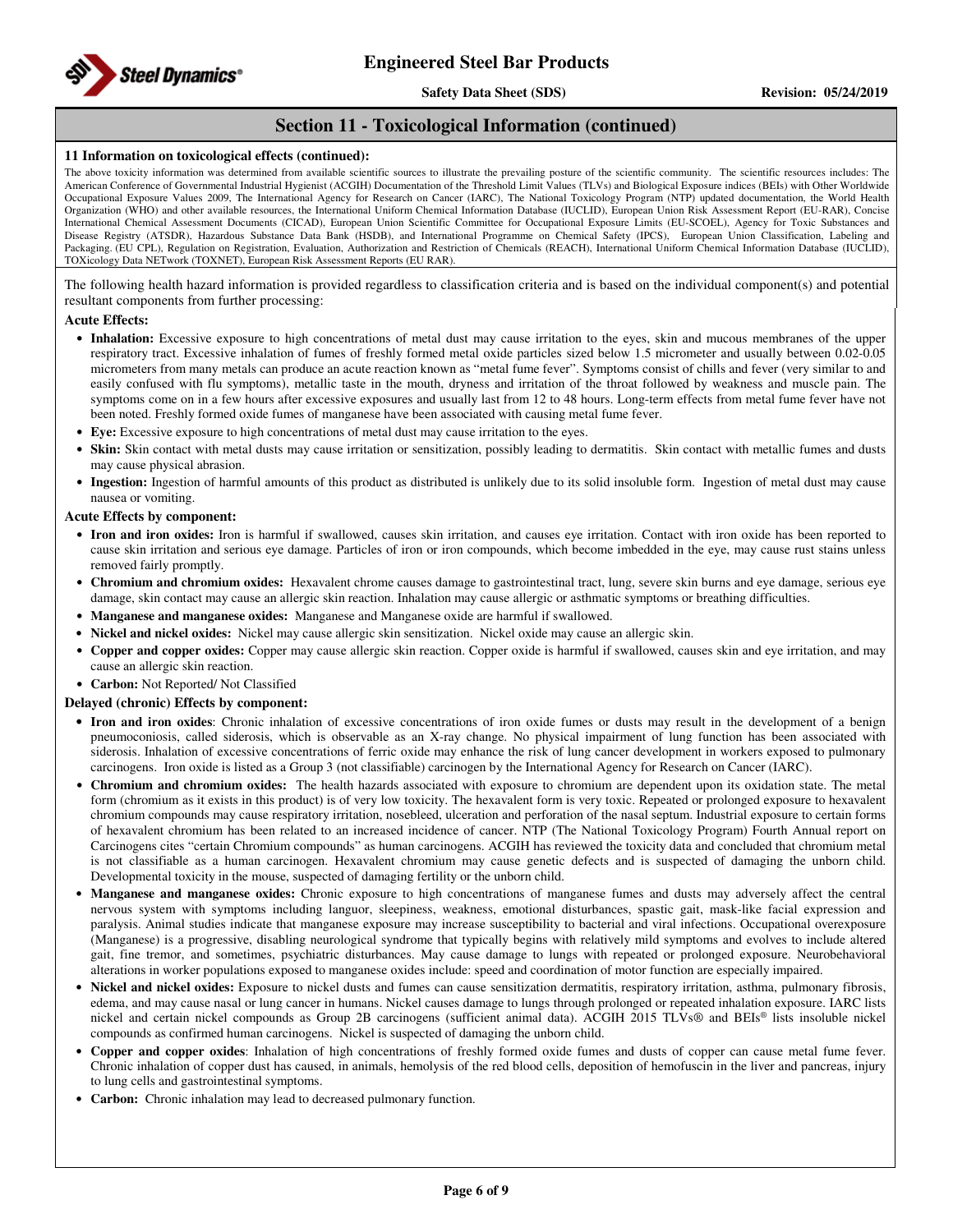

**Safety Data Sheet (SDS)** Revision: 05/24/2019

## **Section 12 - Ecological Information**

**12(a) Ecotoxicity (aquatic & terrestrial):** No Data Available for **Engineered Steel Bar Products** as sold/shipped. However, individual components of the product when processed have been found to be toxic to the environment. Metal dusts may migrate into soil and groundwater and be ingested by wildlife as follows:

- **Iron Oxide**: LC<sub>50</sub>: >1000 mg/L; Fish 48 h-EC<sub>50</sub> > 100 mg/L (Currenta, 2008k); 96 h-LC<sub>0</sub> ≥ 50,000 mg/L Test substance: Bayferrox 130 red (95 97% Fe<sub>2</sub>O<sub>3</sub>; < 4% SiO<sub>2</sub> and Al<sub>2</sub>O<sub>3</sub>) (Bayer, 1989a).
- **Nickel Oxide:** IUCLID found  $LC_{50}$  in fish, invertebrates and algae  $> 100$  mg/l.

**12(b) Persistence & Degradability**: No Data Available for **Engineered Steel Bar Products** as sold/shipped or individual components.

**12(c) Bioaccumulative Potential**: No Data Available for **Engineered Steel Bar Products** as sold/shipped or individual components.

**12(d) Mobility (in soil)**: No data available for **Engineered Steel Bar Products** as sold/shipped. However, individual components of the product have been found to be absorbed by plants from soil.

**12(e) Other adverse effects:** None Known

**Additional Information:** 

**Hazard Category:** Not Reported **Signal Word:** No Signal Word

**Hazard Symbol:** No Symbol

**Hazard Statement:** No Statement

# **Section 13 - Disposal Considerations**

**Disposal:** Steel scrap should be recycled whenever possible. Product dusts and fumes from processing operations should also be recycled, or classified by a competent environmental professional and disposed of in accordance with applicable federal, state or local regulations.

**Container Cleaning and Disposal:** Follow applicable federal, state and local regulations. Observe safe handling precautions. European Waste Catalogue (EWC): 16-01-17 (ferrous metals), 12-01-99 (wastes not otherwise specified), 16-03-04 (off specification batches and unused products), or 15-01-04 (metallic packaging).

**Please note this information is for Engineered Steel Bar Products in its original form. Any alterations can void this information**.

# **Section 14 - Transport Information**

## **14 (a-g) Transportation Information:**

| $\mathbf{R}$ Shinning Name Not Applicable $(\mathbf{N}\Lambda)$                                                                     | Dockaging Authorizations | <b>Cuantity Limitations</b> |  |  |
|-------------------------------------------------------------------------------------------------------------------------------------|--------------------------|-----------------------------|--|--|
| All federal, state, and local laws and regulations that apply to the transport of this type of material must be adhered to.         |                          |                             |  |  |
| US Department of Transportation (DOT) under 49 CFR 172.101 does not regulate Engineered Steel Bar Products as a hazardous material. |                          |                             |  |  |

| $\mu$                            | 1 ackaging Authorizations | <b>VUGHLILY LIHIHUGHUHS</b>            |
|----------------------------------|---------------------------|----------------------------------------|
| <b>Shipping Symbols: NA</b>      | a) Exceptions: NA         | a) Passenger, Aircraft, or Railcar: NA |
| <b>Hazard Class: NA</b>          | b) Group: NA              | b) Cargo Aircraft Only: NA             |
| <b>UN No.: NA</b>                | c) Authorization: NA      | <b>Vessel Stowage Requirements</b>     |
| <b>Packing Group: NA</b>         |                           | a) Vessel Stowage: NA                  |
| <b>DOT/IMO Label: NA</b>         |                           | b) Other: NA                           |
| Special Provisions (172.102): NA |                           | <b>DOT Reportable Quantities: NA</b>   |
|                                  |                           |                                        |

**International Maritime Dangerous Goods (IMDG) and the Regulations Concerning the International Carriage of Dangerous Goods by Rail (RID)** classification, packaging and shipping requirements follow the US DOT Hazardous Materials Regulation.

**Regulations Concerning the International Carriage of Dangerous Goods by Road (ADR) does not** regulate **Engineered Steel Bar Products** as a hazardous material.

| <b>Shipping Name:</b> Not Applicable (NA)                                                                                | Packaging                                          |                                   | <b>Portable Tanks &amp; Bulk Containers</b> |                            |  |
|--------------------------------------------------------------------------------------------------------------------------|----------------------------------------------------|-----------------------------------|---------------------------------------------|----------------------------|--|
| <b>Classification Code: NA</b>                                                                                           | a) Packing Instructions: NA                        |                                   | a) Instructions: NA                         |                            |  |
| <b>UN No.: NA</b>                                                                                                        |                                                    | b) Special Packing Provisions: NA |                                             | b) Special Provisions: NA  |  |
| <b>Packing Group: NA</b>                                                                                                 | c) Mixed Packing Provisions: NA                    |                                   |                                             |                            |  |
| <b>ADR Label: NA</b>                                                                                                     |                                                    |                                   |                                             |                            |  |
| <b>Special Provisions: NA</b>                                                                                            |                                                    |                                   |                                             |                            |  |
| <b>Limited Quantities: NA</b>                                                                                            |                                                    |                                   |                                             |                            |  |
| International Air Transport Association (IATA) does not regulate Engineered Steel Bar Products as a hazardous material.  |                                                    |                                   |                                             |                            |  |
| <b>Shipping Name:</b> Not Applicable (NA)                                                                                | Passenger & Cargo Aircraft                         |                                   | <b>Cargo Aircraft Only</b>                  | <b>Special Provisions:</b> |  |
| <b>Class/Division: NA</b>                                                                                                | <b>Limited Quantity (EQ)</b>                       |                                   |                                             | NA                         |  |
| <b>Hazard Label (s): NA</b>                                                                                              | <b>Pkg Inst: NA</b>                                | <b>Pkg Inst: NA</b>               |                                             |                            |  |
| <b>UN No.: NA</b>                                                                                                        |                                                    |                                   | <b>Max Net Oty/Pkg:</b>                     | <b>ERG Code: NA</b>        |  |
| <b>Packing Group: NA</b>                                                                                                 | <b>Max Net Oty/Pkg:</b>                            | Max Net Oty/Pkg:                  | NA                                          |                            |  |
| <b>Excepted Quantities (EQ): NA</b>                                                                                      | NA                                                 | NA                                |                                             |                            |  |
| Pkg Inst – Packing Instructions                                                                                          | Max Net Oty/Pkg – Maximum Net Quantity per Package |                                   | ERG - Emergency Response Drill Code         |                            |  |
| <b>Transport Dangerous Goods (TDG) Classification: Engineered Steel Bar Products</b> does not have a TDG classification. |                                                    |                                   |                                             |                            |  |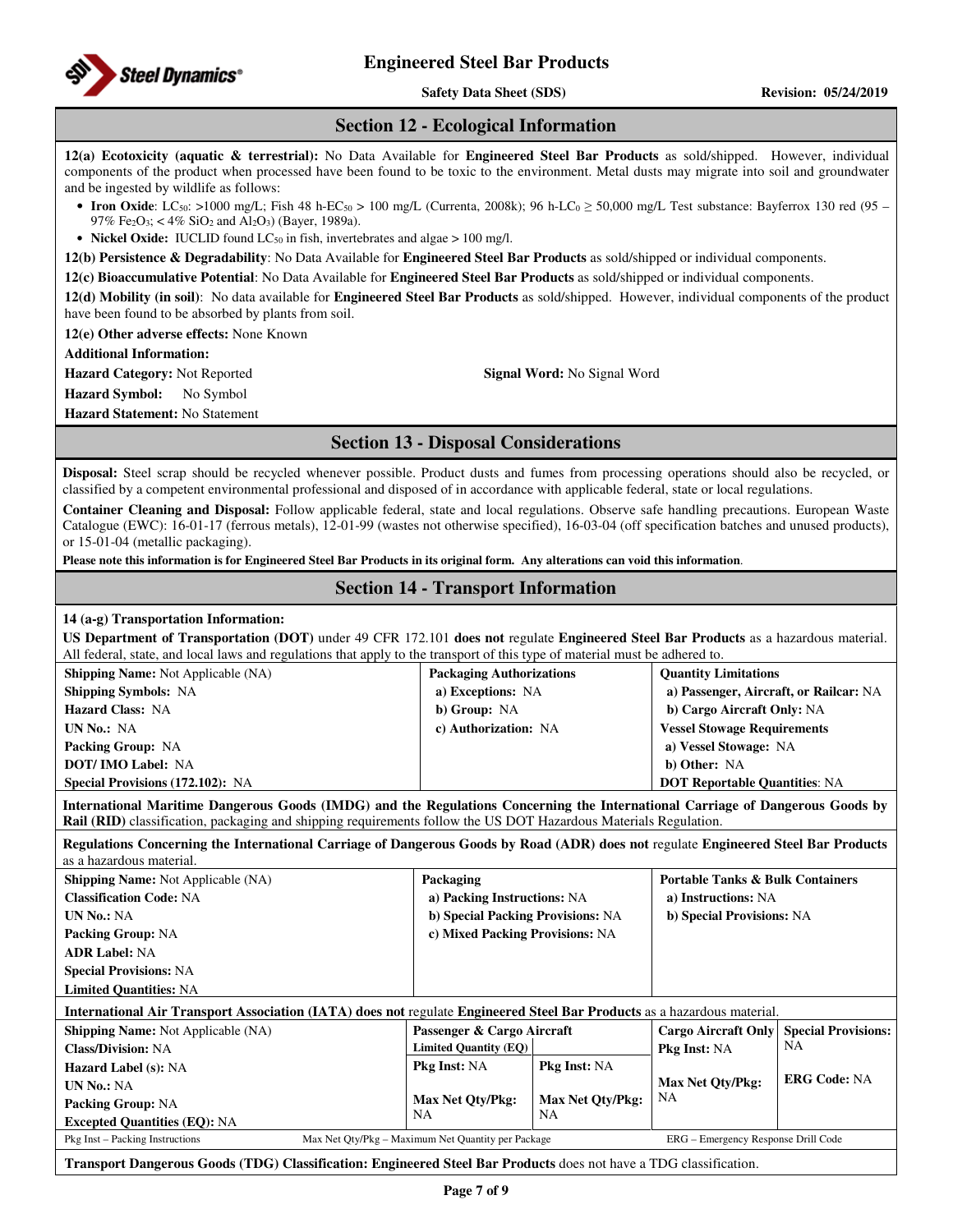

**Safety Data Sheet (SDS)** Revision: 05/24/2019

## **Section 15 - Regulatory Information**

**Regulatory Information**: *The following listing of regulations relating to a Steel Dynamics product may not be complete and should not be solely relied upon for all regulatory compliance responsibilities.* 

This product and/or its constituents are subject to the following regulations:

**OSHA Regulations:** Air Contaminant (29 CFR 1910.1000, Table Z-1, Z-2, Z-3): The product, **Engineered Steel Bar Products** as a whole is not listed. However, individual components of the product are listed: Refer to Section 8, Exposure Controls and Personal Protection.

**EPA Regulations:** The product, **Engineered Steel Bar Products** is not listed as a whole. However, individual components of the product are listed:

| <b>Components</b> | <b>Regulations</b>               |
|-------------------|----------------------------------|
| Iron              | <b>SDWA</b>                      |
| Chromium          | CERCLA, SARA 313                 |
| Manganese         | SARA 313, TSCA                   |
| Nickel            | CERCLA, CWA, SARA 313, TSCA      |
| Copper            | CERCLA, CWA, SARA 313, TSCA SDWA |
|                   |                                  |

**SARA Potential Hazard Categories:** Immediate Acute Health Hazard; Delayed Chronic Health Hazard

**Section 313 Supplier Notification:** The product, **Engineered Steel Bar Products** contains the following toxic chemicals subject to the reporting requirements of section 313 of the Emergency Planning and Community Right-to-Know Act and 40 CFR part 372:

| $CAS \#$  | <b>Chemical Name</b> | <b>Percent by Weight</b> |
|-----------|----------------------|--------------------------|
| 7440-47-3 | Chromium             | $14 \text{ max}$         |
| 7439-96-5 | Manganese            | 5 max                    |
| 7440-02-0 | Nickel               | 4 max                    |
| 7440-50-8 | Copper               | $1.5 \text{ max}$        |

**Regulations Key:** 

CAA Clean Air Act (42 USC Sec. 7412; 40 CFR Part 61 [As of: 8/18/06])

CERCLA Comprehensive Environmental Response, Compensation and Liability Act (42 USC Secs. 9601(14), 9603(a); 40 CFR Sec. 302.4, Table 302.4, Table 302.4 and App. A)

CWA Clean Water Act (33 USC Secs. 1311; 1314(b), (c), (e), (g); 136(b), (c); 137(b), (c) [as of 8/2/06])

RCRA Resource Conservation Recovery Act (42 USC Sec. 6921; 40 CFR Part 261 App VIII)

SARA Superfund Amendments and Reauthorization Act of 1986 Title III Section 302 Extremely Hazardous Substances (42 USC Secs. 11023, 13106; 40 CFR sec. 372.65) and Section 313 Toxic Chemicals (42 USC secs. 11023, 13106; 40 CFR Sec. 372.65 [as of 6/30/05])

TSCA Toxic Substance Control Act (15 U.S.C. s/s 2601 et seq. [1976])

SDWA Safe Drinking Water Act (42 U.S.C. s/s 300f et seq. [1974])

**State Regulations:** The product, **Engineered Steel Bar Products** as a whole is not listed in any state regulations. However, individual components of the product are listed in various state regulations:

Pennsylvania Right to Know: Contains regulated material in the following categories:

- Hazardous Substances: Chromium, Manganese, Nickel and Copper
- Environmental Hazards: Chromium, Manganese, Nickel and Copper
- Special Hazardous Substance: Chromium and Nickel

California Prop 65 **WARNING:** This product can expose you to chemicals including lead and lead compounds, which is known to the State of California to cause cancer, and lead, which is known to the State of California to cause birth defects or other reproductive harm. For more information go to www.P65Warnings.ca.gov.

New Jersey: Contains regulated material in the following categories:

- Hazardous Substance: Chromium, Manganese, Nickel and Copper
- Environmental Hazards: Chromium, Manganese, Nickel and Copper
- Special Hazardous Substance: Chromium and Manganese

Minnesota: Chromium, Manganese and Nickel

Massachusetts: Chromium, Manganese (compounds), Nickel (compounds) and Copper

## **Other Regulations:**

**WHMIS Classification (Canadian):** The product, **Engineered Steel Bar Products** is not listed as a whole. However individual components are listed.

| Ingredients | <b>WHMIS Classification</b>                                                                          |  |
|-------------|------------------------------------------------------------------------------------------------------|--|
| Chromium    | Combustible dusts                                                                                    |  |
| Manganese   | Reproductive toxicity - Category 2; Specific target organ toxicity - repeated exposure - Category 1; |  |
|             | Combustible dusts                                                                                    |  |
| Nickel      | Skin sensitization – Category 1; Carcinogenicity – Category 2;                                       |  |
|             | Specific target organ toxicity – repeated exposure - Category 1                                      |  |
| Copper      | Combustible Dusts - Category 1                                                                       |  |

This product has been classified in accordance with the hazard criteria of the Controlled Products Regulations and the SDS contains all the information required by the Controlled Products Regulations.